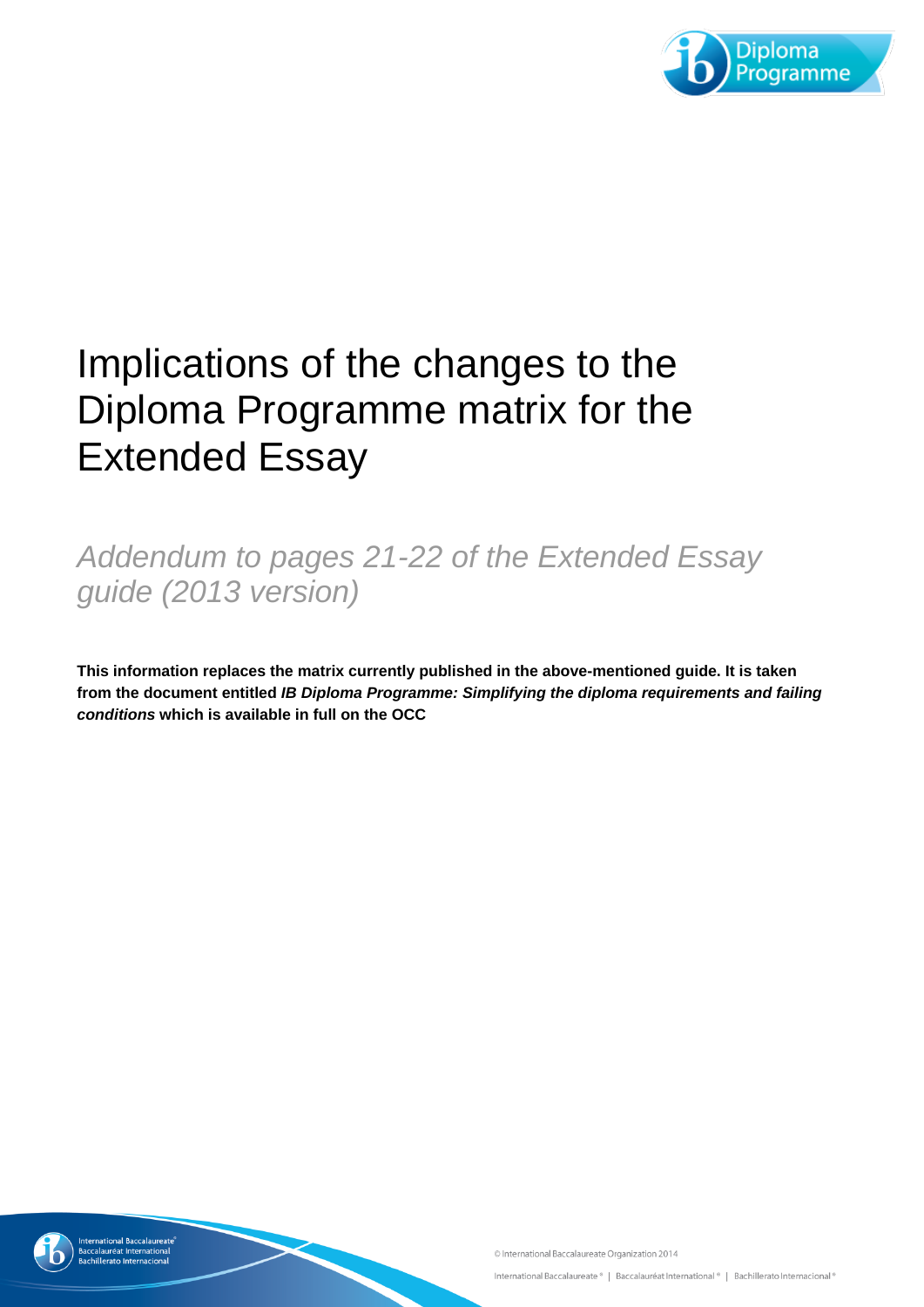## **Changes to the theory of knowledge/extended essay matrix**

In addition to simplifying the list of requirements and failing conditions, the theory of knowledge/extended essay matrix will change from May 2015.

There is currently 1 additional point if a candidate obtains an A and an E, regardless of the fact that the candidate may fail the diploma if they have 24 to 27 points. If the matrix remains the same and is combined with the simplified requirements/failing conditions, such candidates would still gain an additional point and not achieve the diploma if they had an A+E combination. However, this would apply to all candidates not just those with 24 to 27 points. Gaining an additional point and then not being eligible for the diploma is considered inappropriate.

The current matrix is:

|                |                      | <b>Theory of knowledge</b> |                                      |                                      |                                      |                                      |                      |  |  |
|----------------|----------------------|----------------------------|--------------------------------------|--------------------------------------|--------------------------------------|--------------------------------------|----------------------|--|--|
|                |                      | Grade<br>A                 | Grade<br>B                           | Grade<br>$\mathbf c$                 | Grade<br>D                           | Grade<br>E                           | No grade<br>N        |  |  |
| Extended essay | Grade<br>A           | 3                          | 3                                    | $\overline{2}$                       | $\overline{2}$                       | 1<br>Failing<br>condition*           | Failing<br>condition |  |  |
|                | Grade<br>B           | 3                          | $\overline{2}$                       | 1                                    | 1                                    | $\mathbf 0$<br>Failing<br>condition* | Failing<br>condition |  |  |
|                | Grade<br>$\mathbf C$ | $\overline{2}$             | 1                                    | 1                                    | $\boldsymbol{0}$                     | $\mathbf 0$<br>Failing<br>condition* | Failing<br>condition |  |  |
|                | Grade<br>D           | $\overline{2}$             | 1                                    | $\pmb{0}$                            | $\boldsymbol{0}$                     | $\mathbf 0$<br>Failing<br>condition* | Failing<br>condition |  |  |
|                | Grade<br>E           | 1<br>Failing<br>condition* | $\mathbf 0$<br>Failing<br>condition* | $\mathbf 0$<br>Failing<br>condition* | $\mathbf 0$<br>Failing<br>condition* | Failing<br>condition*                | Failing<br>condition |  |  |
|                | No grade<br>N        | Failing<br>condition       | Failing<br>condition                 | Failing<br>condition                 | Failing<br>condition                 | Failing<br>condition                 | Failing<br>condition |  |  |

*\* Since the May 2010 session 28 points overall are required to be eligible for the diploma if a student attains an "E" grade in either the extended essay or theory of knowledge. As previously, a grade "A" in one of the requirements earns an extra point even if the other is a grade "E". Attaining a grade "E" in both the extended essay and theory of knowledge continues to represent an automatic failure.*